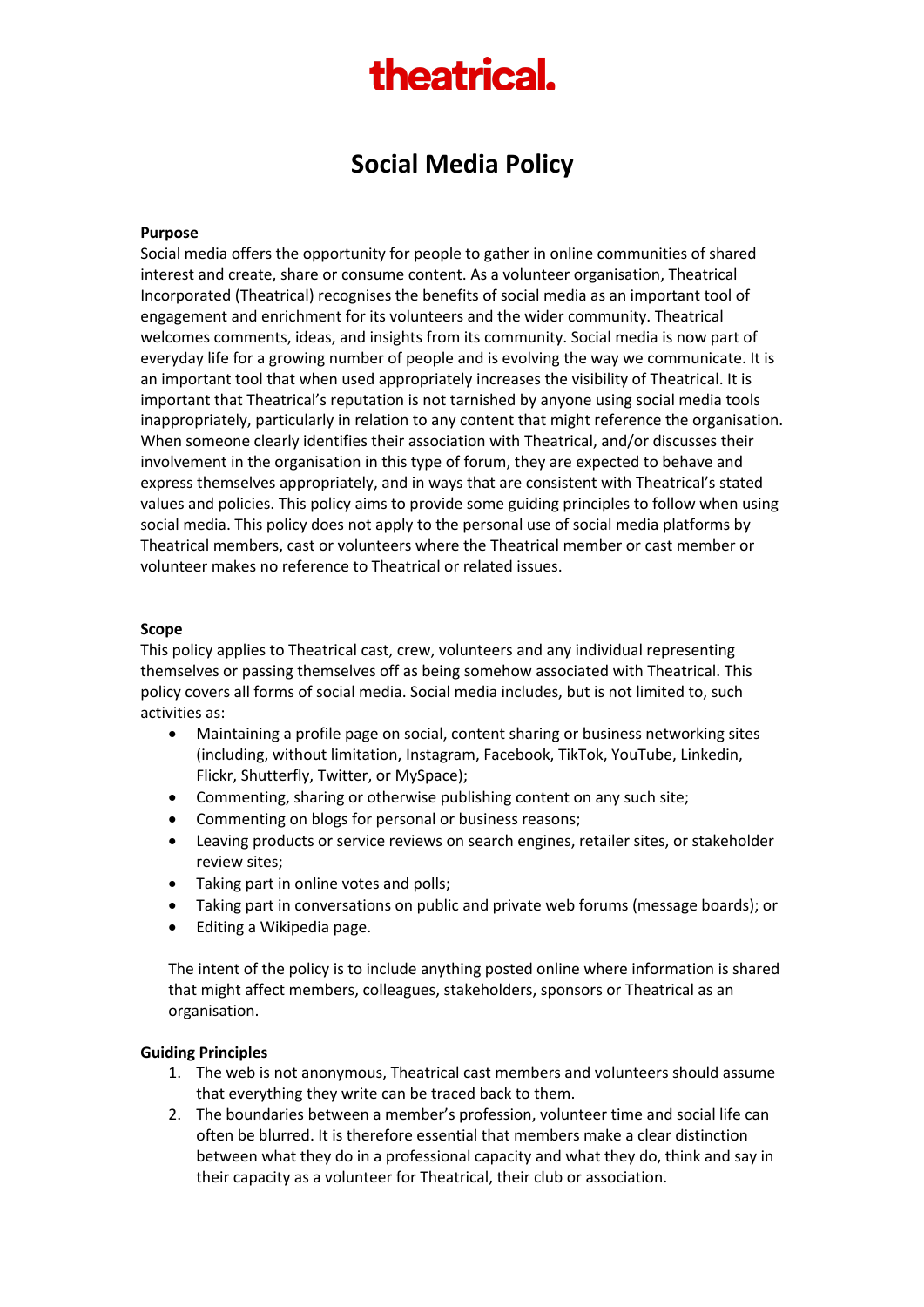- 3. Honesty is always the best policy, especially online. It is important that Theatrical members think of the web as a permanent record of online actions and opinions.
- 4. When using the internet for professional or personal pursuits, all members must respect the Theatrical brand and follow guidelines in place to ensure Theatrical's intellectual property or its relationships with sponsors and stakeholders is not compromised or the organisation is brought into disrepute.
- 5. Protect your personal privacy and that of others by not including personal information about yourself or others in your posts.
- 6. Represent your own views and not impersonate or falsely represent any other person
- 7. Ensure you are not abusive and do not harass or threaten others
- 8. Do not make defamatory or libellous comments
- 9. Do not use offensive, insulting, provocative or hateful language
- 10. Do not use obscene or offensive language
- 11. Show courtesy and respect for others and their opinions at all times
- 12. Always use social media network forums to add value and promote community theatre in a positive way.

#### **Usage**

For Theatrical cast members and volunteers using social media, such use:

- Must not contain, or link to, libellous, defamatory or harassing content. This also applies to the use of illustrations or nicknames;
- Must not comment on, or publish, information that is confidential or in any way sensitive to Theatrical, its affiliates, partners or sponsors; and
- Must not bring the organisation or community theatre into disrepute. Furthermore, Theatrical members, cast members and volunteers may not use the Theatrical brand to endorse or promote any product, opinion, cause or political candidate; and it must be abundantly clear to all readers that any and all opinion shared are those of the individual, and do not represent or reflect the views of Theatrical.

#### **Authorisation to represent Theatrical through social media**

You may only represent Theatrical through social media if you have been authorised in writing by the Executive Producer or their authorised delegate.

#### **The Theatrical's cast and crew online usage guidelines**

If you are authorised to represent Theatrical through social media or if you intend to discuss issues linked to Theatrical we expect you to follow these guidelines.

- 1. Only those authorised in writing by the Theatrical's Executive Producer have permission to represent the organisation through social media. If you do not have authority then you must not imply that you are in any way authorised to speak on behalf of Theatrical.
- 2. If expressing your own views and opinions about Theatrical, or community theatre, please use a disclaimer. An example of a disclaimer is: "the views expressed in this post are mine only and do not necessarily reflect the views of Theatrical Inc."
- 3. Please be aware that it is very easy for Theatrical to track and identify the source of any comments in the social media environment. If you make comments that contravene these guidelines the issue will be escalated as required.
- 4. If you are unsure of answering a question directed at you, please do not answer, but instead respond with: 'That's a good question. Let me check and I'll get back to you as quickly as I can'. Please then contact the Theatrical Executive Producer or their authorised delegate to receive further guidance.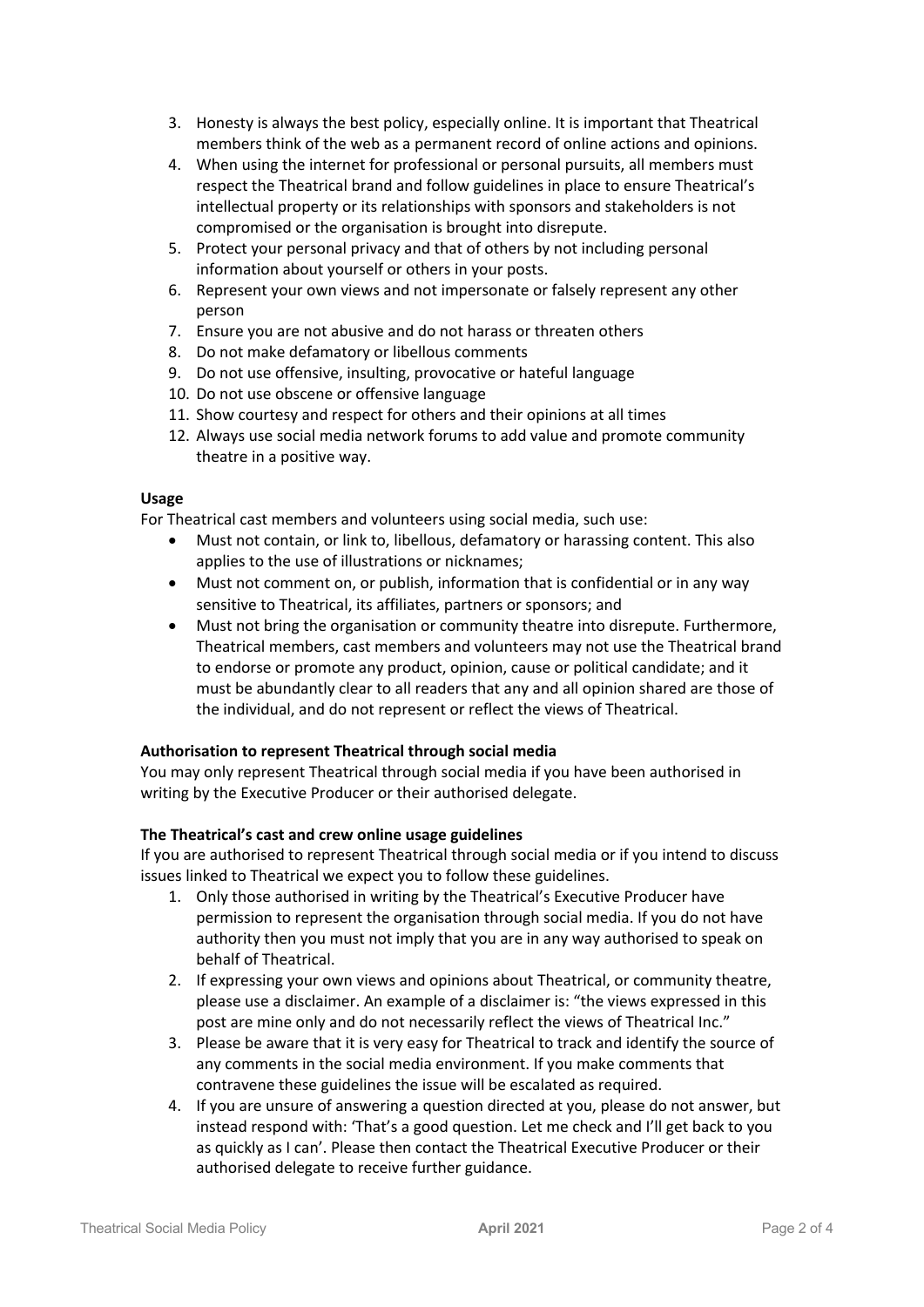- 5. Please be aware that it is very difficult to take-back or remove any comments from the social media environment. Please be certain that your comments will not be damaging to any parties.
- 6. Please do not respond directly to any media enquiries you receive online. Please refer any media to the Executive Producer.
- 7. If you do make a mistake in the social media environment (i.e. accidently posting inaccurate information) please notify the Theatrical Executive Producer as soon as possible; they will advise on the best course of action.
- 8. Please ensure you are not the first to make any Theatrical announcement unless you have received appropriate approval from the Theatrical Executive Producer. Do not include Theatrical trademarks or logos in your postings.

### **Branding and Intellectual Property (IP)**

It is important that any trademarks belonging to Theatrical or any show are not used in personal social media applications. Trademarks include (without limitation): Theatrical, show and sponsor logos.

### **Official Theatrical blogs, social pages and online forums**

When creating a new website, social networking page or forum for cast/crew member use, care should be taken to ensure the appropriate person at Theatrical has given written consent to create the page or forum. Similarly, appropriate permission must be obtained for the use of logos or images. Images of minor children may not be replicated on any site without the written permission of the child's parent and /or guardian. For official Theatrical blogs, social pages and online forums (including but not limited to "secret" and "closed" Facebook groups:

- Posts must not contain, nor link to, pornographic or indecent content;
- Some hosted sites may sell the right to advertise on their sites through 'pop up' content which may be of a questionable nature. This type of hosted site should not be used for online forums or social pages as the nature of the 'pop up' content cannot be controlled;
- Theatrical volunteers must not use Theatrical online pages to promote personal projects; and
- All material published or used must respect the copyright of third parties.

#### **Considerations towards others when using social networking sites**

Social networking sites allow photographs, videos and comments to be shared with thousands of other users. Theatrical members, cast members and volunteers must recognise that it may not be appropriate to share photographs, videos and comments in this way. Under no circumstance should offensive comments be made about Theatrical members of cast online.

#### **Breach of Policy**

Theatrical continually monitors online activity in relation to the organisation and its members. Detected breaches of this policy should be reported to the Theatrical's Executive Producer.

If a Theatrical cast member or volunteer notices an inappropriate comment posted that defames or is abusive, contact the Theatrical Executive Producer immediately. The Theatrical Executive Producer or their delegate may hide and report inappropriate content posted to official Theatrical sites as soon as it is noticed or reported. They will also be